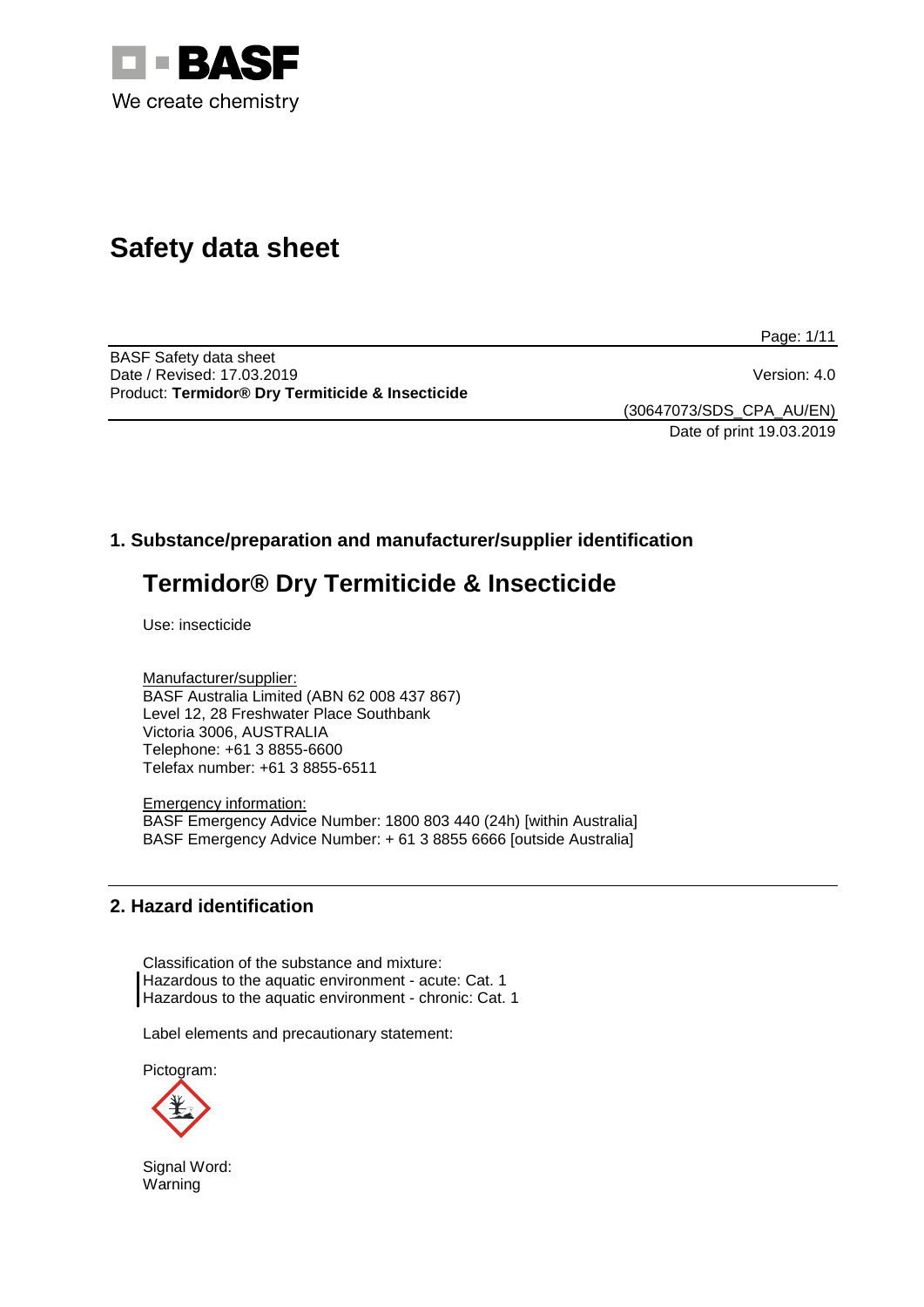Page: 2/11

#### BASF Safety data sheet Date / Revised: 17.03.2019 Version: 4.0 Product: **Termidor® Dry Termiticide & Insecticide**

(30647073/SDS\_CPA\_AU/EN)

Date of print 19.03.2019

| <b>Hazard Statement:</b>                             |                                                                        |  |  |  |
|------------------------------------------------------|------------------------------------------------------------------------|--|--|--|
| H400                                                 | Very toxic to aquatic life.                                            |  |  |  |
| H410                                                 | Very toxic to aquatic life with long lasting effects.                  |  |  |  |
|                                                      | <b>Precautionary Statement:</b>                                        |  |  |  |
| P <sub>101</sub>                                     | If medical advice is needed, have product container or label at hand.  |  |  |  |
| P <sub>102</sub>                                     | Keep out of reach of children.                                         |  |  |  |
| P <sub>103</sub>                                     | Read label before use.                                                 |  |  |  |
| Precautionary Statements (Response):                 |                                                                        |  |  |  |
| P391                                                 | Collect spillage.                                                      |  |  |  |
| Precautionary Statements (Disposal):                 |                                                                        |  |  |  |
| P <sub>501</sub>                                     | Dispose of contents/container to hazardous or special waste collection |  |  |  |
|                                                      | point.                                                                 |  |  |  |
| Other hazards which do not result in classification: |                                                                        |  |  |  |

See section 12 - Results of PBT and vPvB assessment. If applicable information is provided in this section on other hazards which do not result in classification but which may contribute to the overall hazards of the substance or mixture.

## **3. Composition/information on ingredients**

#### **Chemical nature**

insecticide

Hazardous ingredients

fipronil

Content (W/W): 0.5 % CAS Number: 120068-37-3

M-factor acute: 1000 M-factor chronic: 10000

## **4. First-Aid Measures**

General advice: Remove contaminated clothing.

If inhaled: Keep patient calm, remove to fresh air.

On skin contact: Wash thoroughly with soap and water.

On contact with eyes: Wash affected eyes for at least 15 minutes under running water with eyelids held open.

On ingestion: Rinse mouth and then drink 200-300 ml of water.

Note to physician: Symptoms: (Further) symptoms and / or effects are not known so far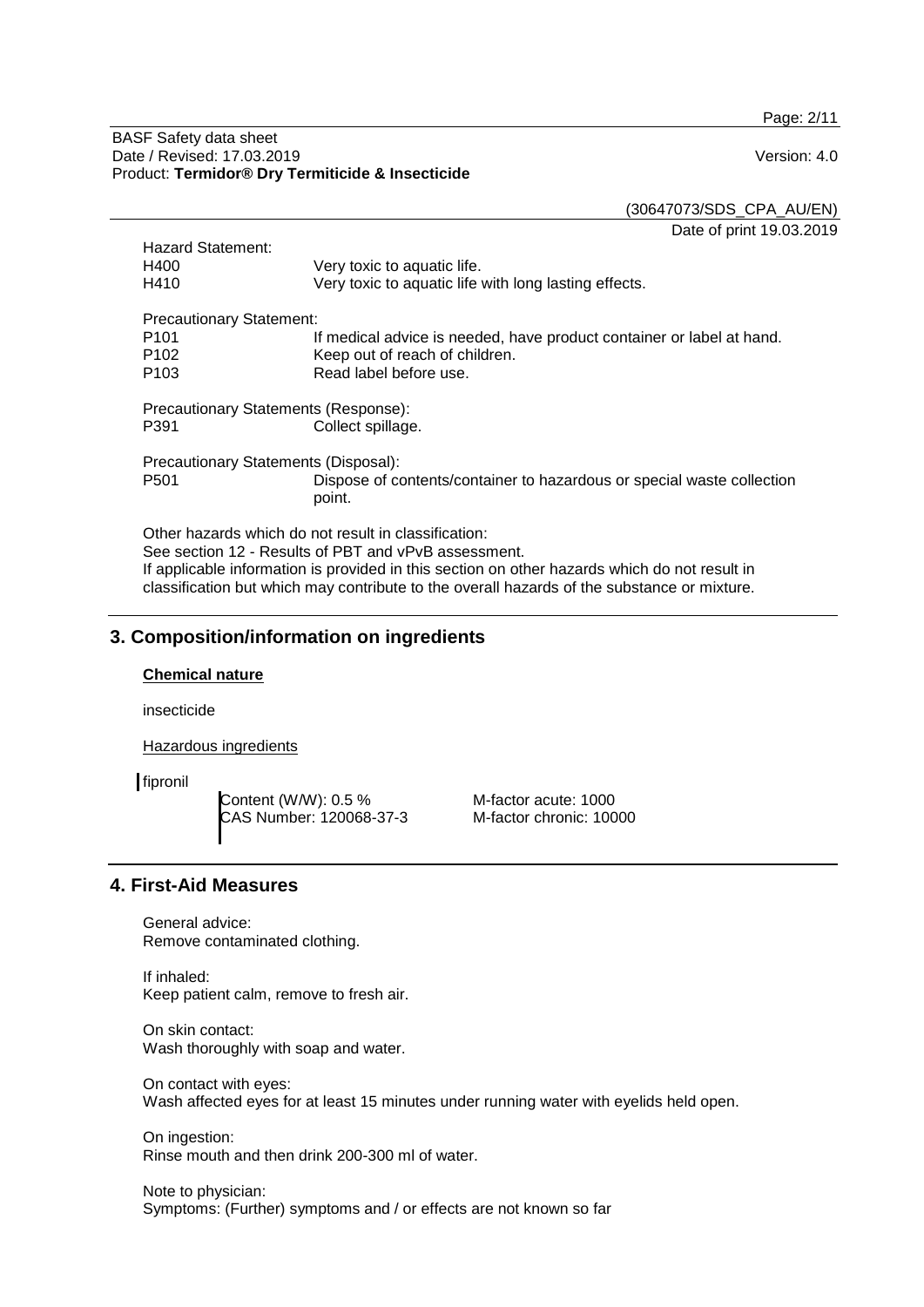Page: 3/11

(30647073/SDS\_CPA\_AU/EN)

Date of print 19.03.2019

Treatment: Symptomatic treatment (decontamination, vital functions).

## **5. Fire-Fighting Measures**

Suitable extinguishing media: water spray, dry powder, foam

Unsuitable extinguishing media for safety reasons: carbon dioxide

Specific hazards: carbon monoxide, carbon dioxide, nitrogen oxides The substances/groups of substances mentioned can be released in case of fire.

Special protective equipment: Wear self-contained breathing apparatus and chemical-protective clothing.

Further information:

In case of fire and/or explosion do not breathe fumes. Keep containers cool by spraying with water if exposed to fire. Collect contaminated extinguishing water separately, do not allow to reach sewage or effluent systems. Dispose of fire debris and contaminated extinguishing water in accordance with official regulations.

#### **6. Accidental Release Measures**

Personal precautions: Use personal protective clothing. Avoid contact with the skin, eyes and clothing. Avoid dust formation.

Environmental precautions: Do not discharge into the subsoil/soil. Do not discharge into drains/surface waters/groundwater.

Methods for cleaning up or taking up: For small amounts: Contain with dust binding material and dispose of. For large amounts: Sweep/shovel up. Dispose of absorbed material in accordance with regulations. Collect waste in suitable containers, which can be labeled and sealed. Clean contaminated floors and objects thoroughly with water and detergents, observing environmental regulations. Avoid raising dust.

## **7. Handling and Storage**

#### **Handling**

No special measures necessary if stored and handled correctly. Ensure thorough ventilation of stores and work areas. When using do not eat, drink or smoke. Hands and/or face should be washed before breaks and at the end of the shift.

Protection against fire and explosion:

Avoid dust formation. Dust can form an explosive mixture with air. Prevent electrostatic charge sources of ignition should be kept well clear - fire extinguishers should be kept handy.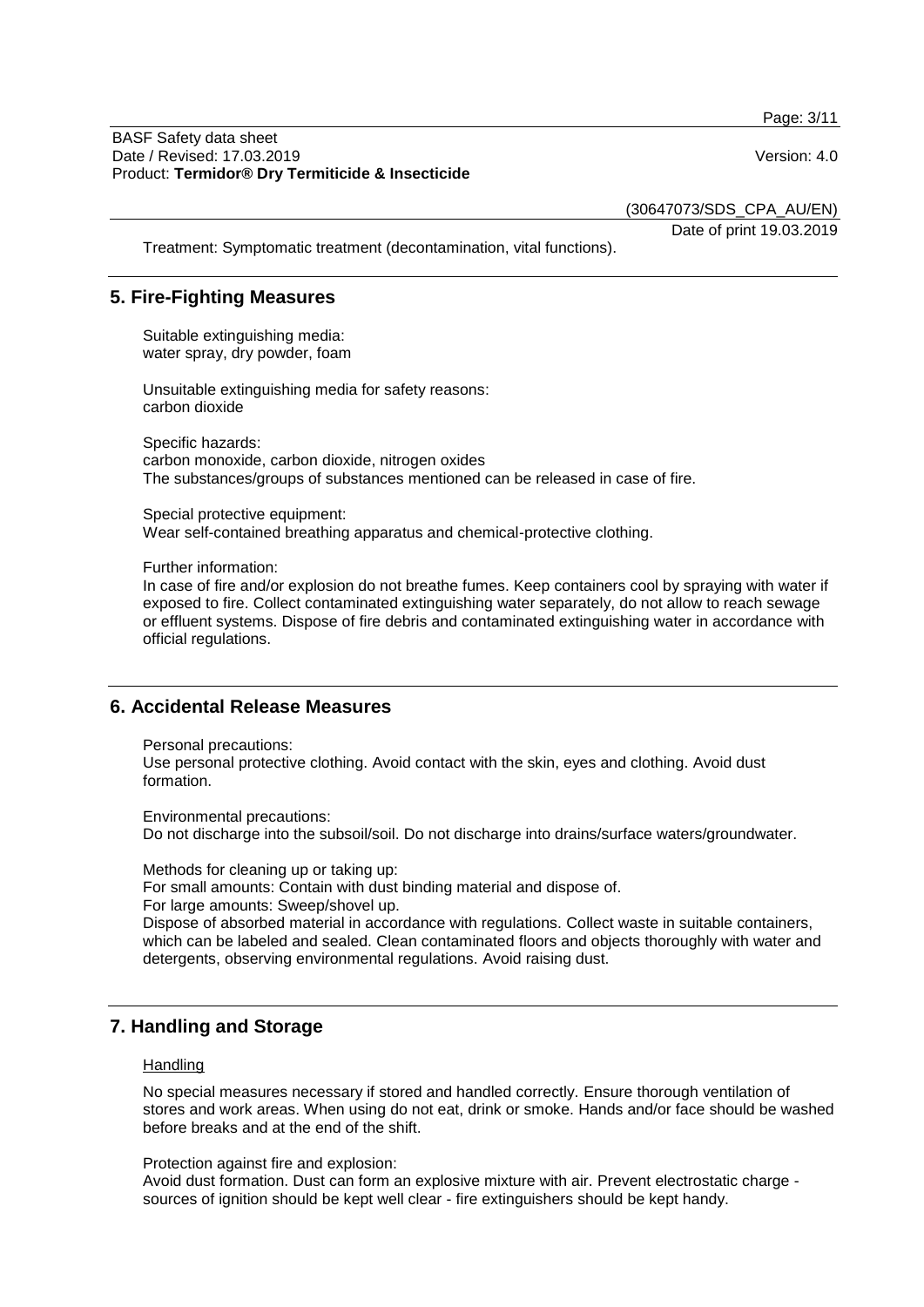Page: 4/11

#### BASF Safety data sheet Date / Revised: 17.03.2019 Version: 4.0 Product: **Termidor® Dry Termiticide & Insecticide**

(30647073/SDS\_CPA\_AU/EN) Date of print 19.03.2019

Dust explosion class: Dust explosion class 1 (Kst-value >0 up to 200 bar m s-1).

#### **Storage**

Segregate from foods and animal feeds.

Further information on storage conditions: Protect against moisture. Keep away from heat. Protect from direct sunlight.

## **8. Exposure controls and personal protection**

Components with occupational exposure limits

No occupational exposure limits known.

Personal protective equipment

Respiratory protection: Nuisance dust mask if use causes dusting.

Hand protection: PVC-coated gloves

Eye protection: Eye protection not required.

Body protection: Dustproof working clothes.

General safety and hygiene measures:

Avoid contact with the skin, eyes and clothing. In order to prevent contamination while handling, closed working clothes and working gloves should be used. Wash contaminated clothing before reuse. Gloves must be inspected regularly and prior to each use. Replace if necessary (e.g. pinhole leaks). Before eating, drinking, or smoking, wash face and hands with soap and water.

## **9. Physical and Chemical Properties**

| Form:<br>Colour:<br>Odour:<br>Odour threshold: | powder<br>white<br>odourless<br>not applicable, odour not perceivable |
|------------------------------------------------|-----------------------------------------------------------------------|
| pH value:                                      | approx. 5.0 - 7.0<br>(20 °C)                                          |
| Melting point:                                 |                                                                       |
| Boiling range:                                 | The product has not been tested.<br>The product has not been tested.  |
|                                                |                                                                       |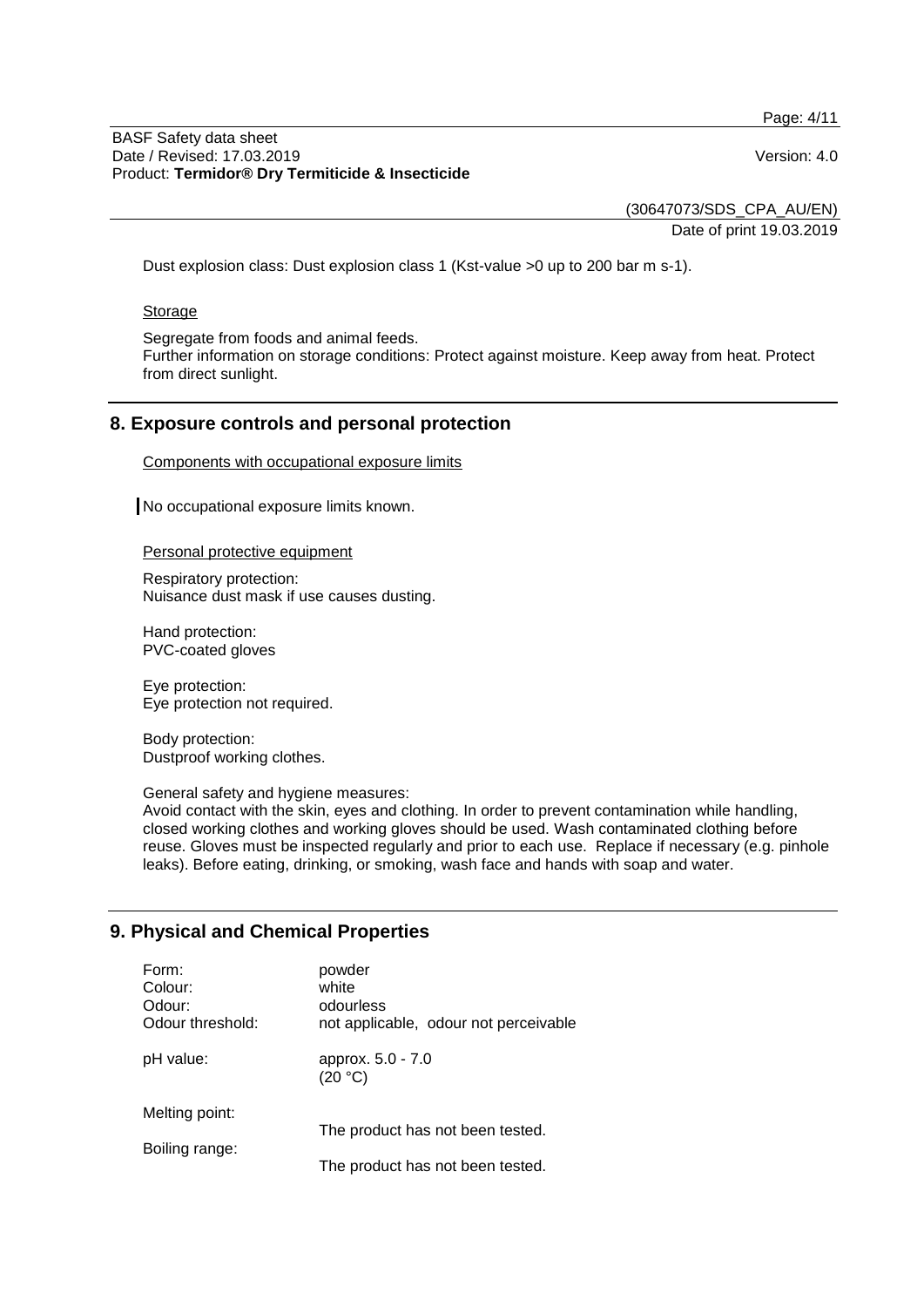Page: 5/11

#### BASF Safety data sheet Date / Revised: 17.03.2019 Version: 4.0 Product: **Termidor® Dry Termiticide & Insecticide**

|                                                                             |                                                                                                                                                                                                                       | (30647073/SDS_CPA_AU/EN)               |
|-----------------------------------------------------------------------------|-----------------------------------------------------------------------------------------------------------------------------------------------------------------------------------------------------------------------|----------------------------------------|
| Flash point:                                                                |                                                                                                                                                                                                                       | Date of print 19.03.2019               |
|                                                                             | not applicable, the product is a solid                                                                                                                                                                                |                                        |
| Evaporation rate:                                                           | not applicable                                                                                                                                                                                                        |                                        |
| Flammability (solid/gas): not highly flammable<br>Lower explosion limit:    |                                                                                                                                                                                                                       |                                        |
|                                                                             | As a result of our experience with this<br>product and our knowledge of its<br>composition we do not expect any<br>hazard as long as the product is used<br>appropriately and in accordance with<br>the intended use. |                                        |
| Upper explosion limit:                                                      |                                                                                                                                                                                                                       |                                        |
|                                                                             | As a result of our experience with this<br>product and our knowledge of its<br>composition we do not expect any<br>hazard as long as the product is used<br>appropriately and in accordance with<br>the intended use. |                                        |
| Ignition temperature:                                                       | Based on the water content the<br>product does not ignite.                                                                                                                                                            |                                        |
| Thermal decomposition:                                                      | No decomposition if stored and<br>handled as prescribed/indicated.                                                                                                                                                    |                                        |
| Self ignition:                                                              | Temperature: 258.0 °C<br>not self-igniting                                                                                                                                                                            | (Method: Directive 92/69/EEC,<br>A.16) |
| Self heating ability:                                                       | It is not a substance capable of<br>spontaneous heating.                                                                                                                                                              |                                        |
| Explosion hazard:                                                           | Based on the chemical structure<br>there is no indicating of explosive<br>properties.                                                                                                                                 |                                        |
| Fire promoting properties:                                                  | Based on its structural properties<br>the product is not classified as<br>oxidizing.                                                                                                                                  |                                        |
| Vapour pressure:                                                            | not applicable                                                                                                                                                                                                        |                                        |
| Density:                                                                    | approx. 1.52 g/cm3<br>(20 °C)                                                                                                                                                                                         |                                        |
| Relative vapour density (air):                                              | not applicable                                                                                                                                                                                                        |                                        |
| Solubility in water:<br>Partitioning coefficient n-octanol/water (log Pow): | dispersible<br>not applicable                                                                                                                                                                                         |                                        |
| Viscosity, dynamic:                                                         | not applicable, the product is a solid                                                                                                                                                                                |                                        |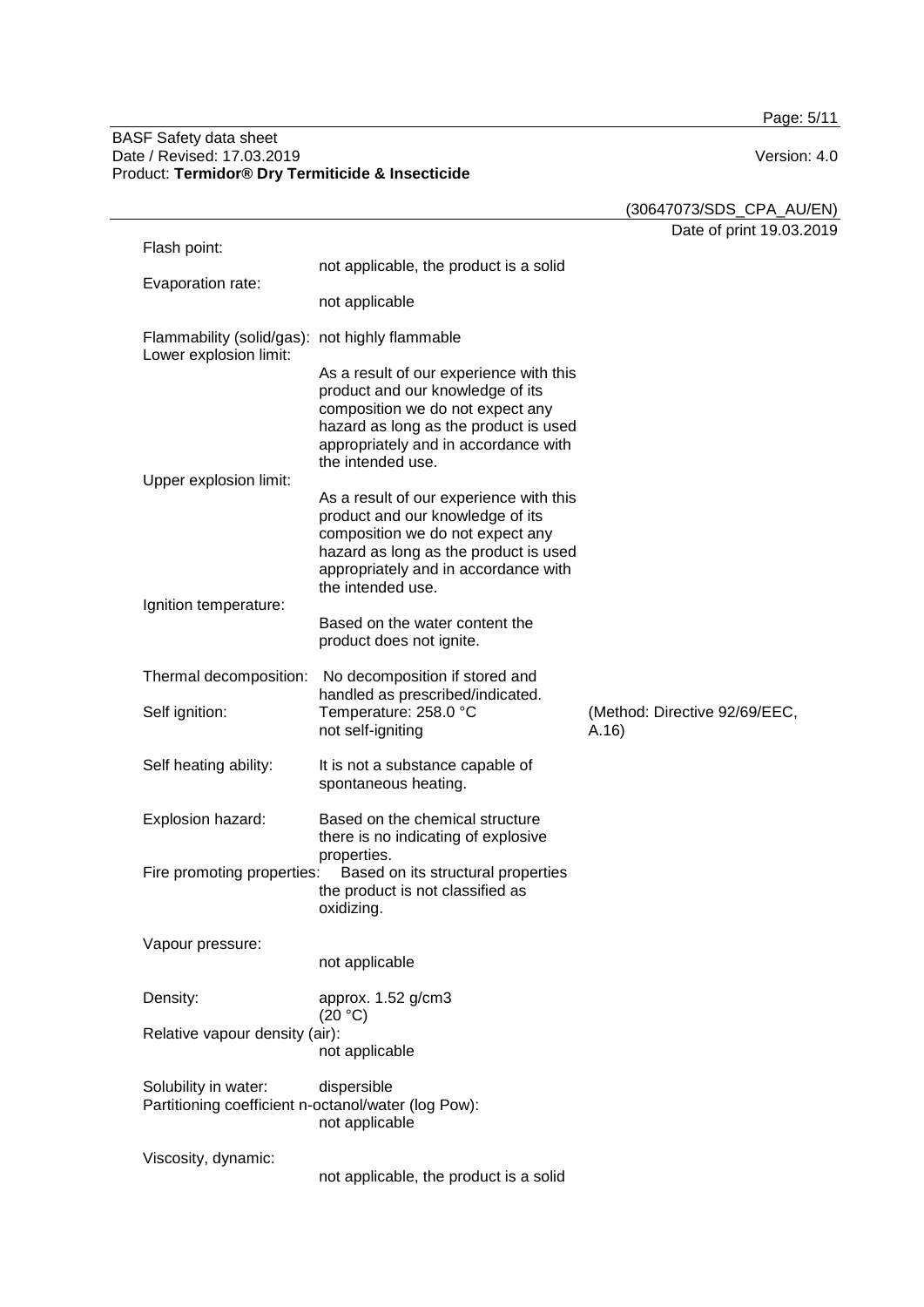Page: 6/11

(30647073/SDS\_CPA\_AU/EN)

Date of print 19.03.2019

## **10. Stability and Reactivity**

Conditions to avoid: See MSDS section 7 - Handling and storage.

Thermal decomposition: No decomposition if stored and handled as prescribed/indicated.

Substances to avoid: strong bases, strong acids, strong oxidizing agents

Hazardous reactions: No hazardous reactions if stored and handled as prescribed/indicated.

Hazardous decomposition products: No hazardous decomposition products if stored and handled as prescribed/indicated.

## **11. Toxicological Information**

#### **Acute toxicity**

Assessment of acute toxicity: Virtually nontoxic by inhalation. Virtually nontoxic after a single ingestion. Virtually nontoxic after a single skin contact.

Experimental/calculated data: LD50 rat (oral): > 5,000 mg/kg (OECD Guideline 423)

LC50 (by inhalation):  $>$  5 mg/l 4 h

LD50 rat (dermal): > 5,000 mg/kg (OECD Guideline 402)

#### **Irritation**

Assessment of irritating effects: Not irritating to the skin. Not irritating to the eyes.

Experimental/calculated data: Skin corrosion/irritation rabbit: (OECD Guideline 404)

Serious eye damage/irritation rabbit: (OECD Guideline 405)

#### **Respiratory/Skin sensitization**

Assessment of sensitization: There is no evidence of a skin-sensitizing potential.

Experimental/calculated data: Buehler test guinea pig: (OECD Guideline 406)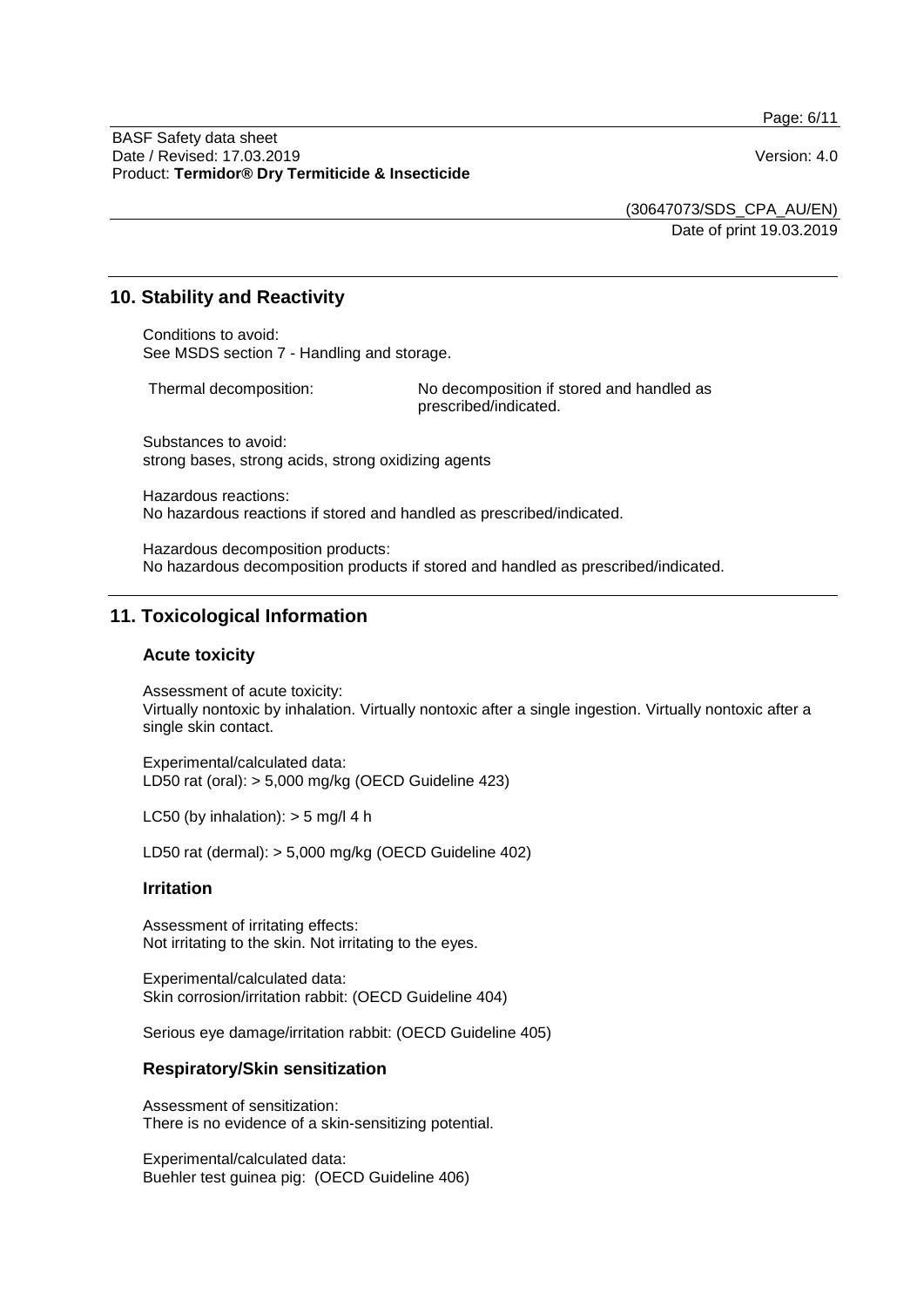Page: 7/11

BASF Safety data sheet Date / Revised: 17.03.2019 Version: 4.0 Product: **Termidor® Dry Termiticide & Insecticide**

(30647073/SDS\_CPA\_AU/EN)

Date of print 19.03.2019

#### **Germ cell mutagenicity**

Assessment of mutagenicity:

The product has not been tested. The statement has been derived from the properties of the individual components. Mutagenicity tests revealed no genotoxic potential.

## **Carcinogenicity**

Assessment of carcinogenicity:

The product has not been tested. The statement has been derived from the properties of the individual components.

Information on: Fipronil

Assessment of carcinogenicity:

In long-term studies in rats the substance induced thyroid tumors. The effect is caused by an animal specific mechanism that has no human counter part. In long-term studies in mice in which the substance was given by feed, a carcinogenic effect was not observed.

----------------------------------

## **Reproductive toxicity**

Assessment of reproduction toxicity:

The product has not been tested. The statement has been derived from the properties of the individual components. The results of animal studies gave no indication of a fertility impairing effect.

#### **Developmental toxicity**

Assessment of teratogenicity:

The product has not been tested. The statement has been derived from the properties of the individual components. Animal studies gave no indication of a developmental toxic effect at doses that were not toxic to the parental animals.

## **Specific target organ toxicity (single exposure):**

Assessment of STOT single: The available information is not sufficient for the evaluation of specific target organ toxicity.

Remarks: The product has not been tested. The statement has been derived from the properties of the individual components.

## **Repeated dose toxicity and Specific target organ toxicity (repeated exposure)**

Assessment of repeated dose toxicity: The product has not been tested. The statement has been derived from the properties of the individual components.

Information on: Fipronil Assessment of repeated dose toxicity: Causes mortality and signs of neurotoxicity through prolonged or repeated exposure. ----------------------------------

## **Aspiration hazard**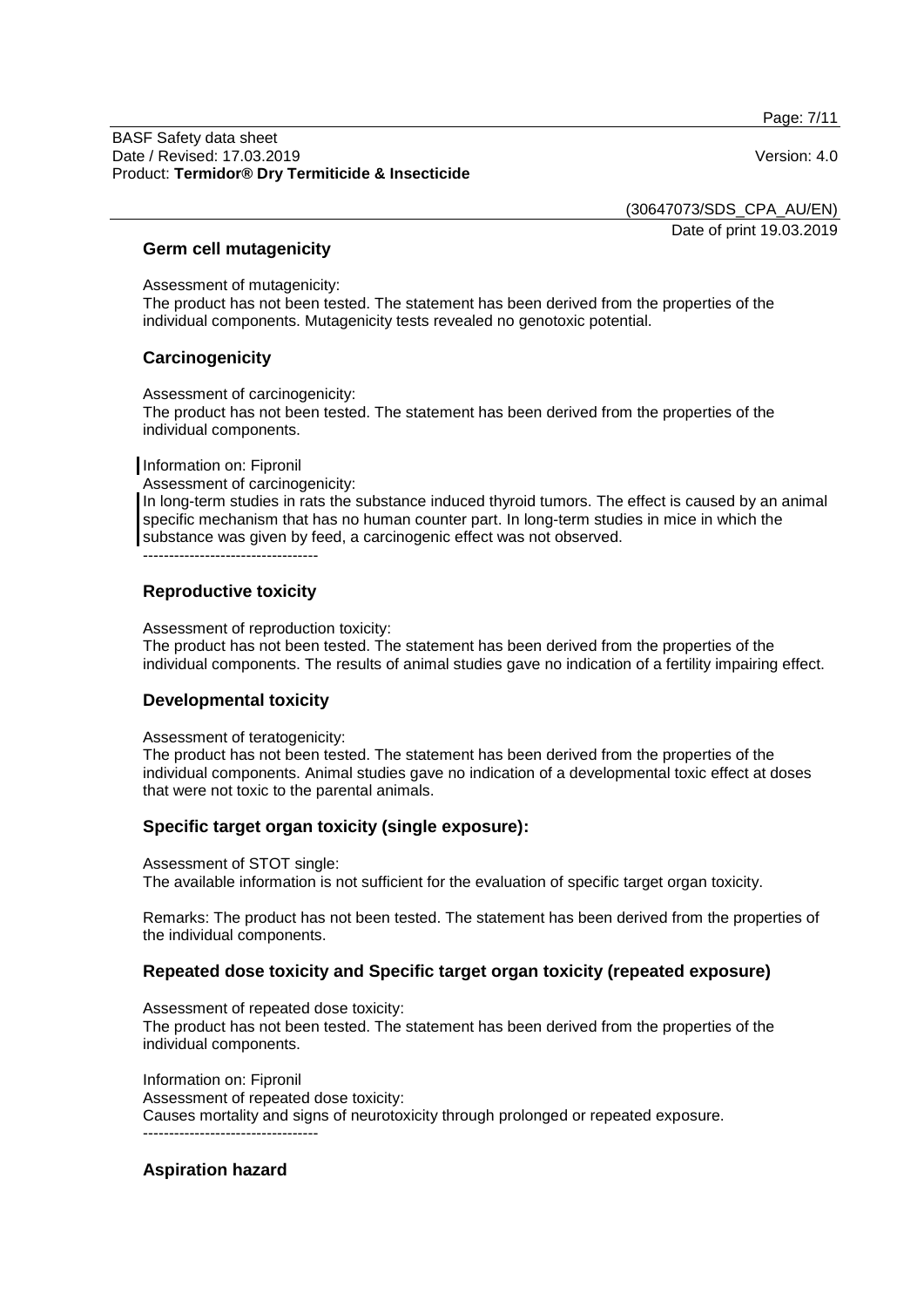Page: 8/11

BASF Safety data sheet Date / Revised: 17.03.2019 Version: 4.0 Product: **Termidor® Dry Termiticide & Insecticide**

(30647073/SDS\_CPA\_AU/EN)

Date of print 19.03.2019

The product has not been tested. The statement has been derived from the properties of the individual components. No aspiration hazard expected.

## **Other relevant toxicity information**

Misuse can be harmful to health.

## **12. Ecological Information**

## **Ecotoxicity**

Assessment of aquatic toxicity: Very toxic to aquatic life with long lasting effects. The product has not been tested. The statement has been derived from the properties of the individual components.

Information on: Fipronil Toxicity to fish: LC50 (96 h) 0.0852 mg/l, Lepomis macrochirus ----------------------------------

Information on: Fipronil Aquatic invertebrates: EC50 (48 h) 0.19 mg/l, Daphnia magna

EC50 (96 h) 0.00017 mg/l, Mysidopsis bahia

----------------------------------

Information on: Fipronil Aquatic plants: EC50 (72 h) 0.103 mg/l (growth rate), Scenedesmus subspicatus

No observed effect concentration (14 d) > 0.16 mg/l, Lemna gibba ----------------------------------

Information on: Fipronil Chronic toxicity to fish: No observed effect concentration (35 d) 0.0029 mg/l, Cyprinodon variegatus ----------------------------------

Information on: Fipronil Chronic toxicity to aquatic invertebrates: No observed effect concentration (28 d), 0.000008 mg/l, Mysidopsis bahia ----------------------------------

## **Mobility**

Assessment transport between environmental compartments: The product has not been tested. The statement has been derived from the properties of the individual components.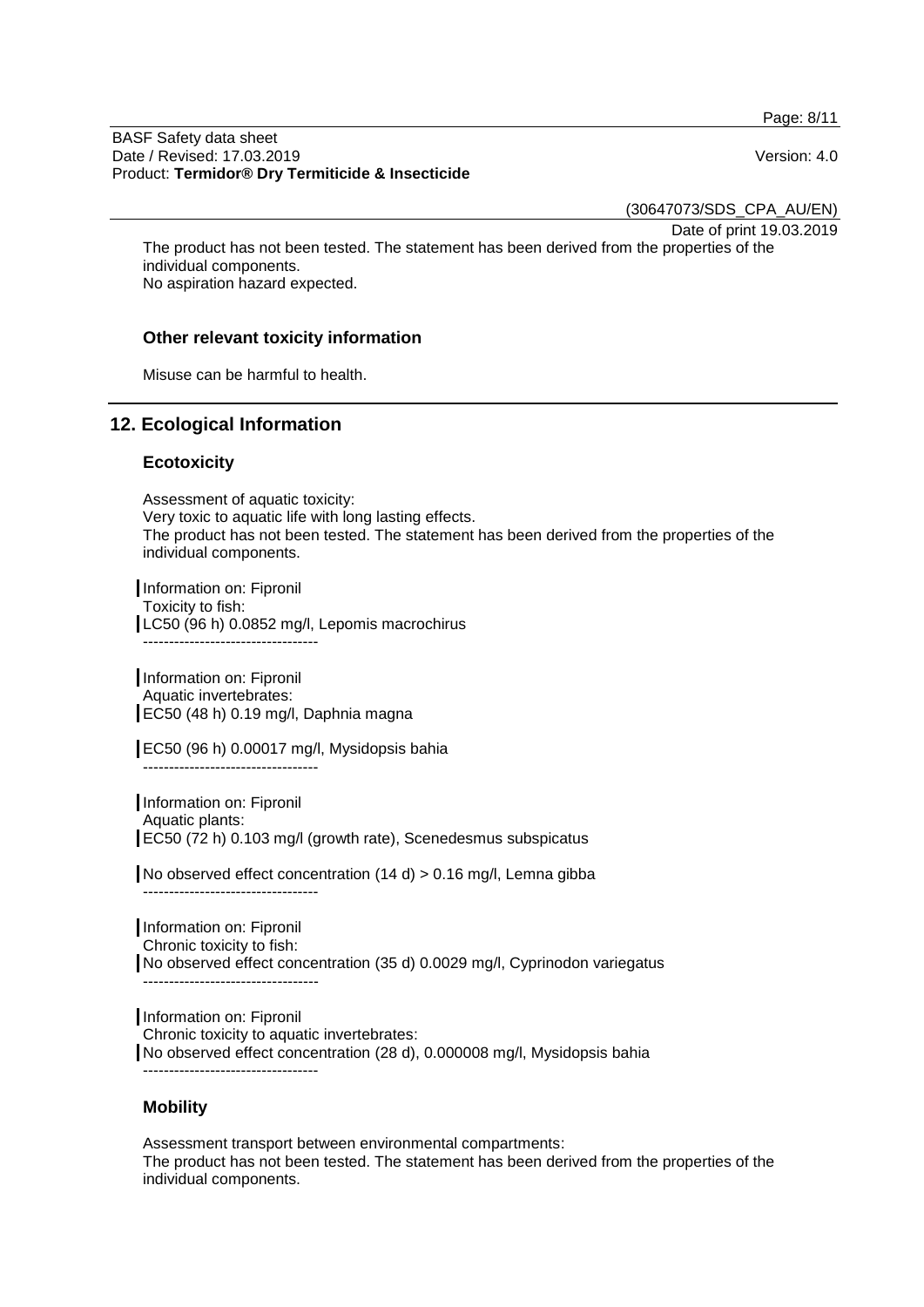Page: 9/11

BASF Safety data sheet Date / Revised: 17.03.2019 Version: 4.0 Product: **Termidor® Dry Termiticide & Insecticide**

(30647073/SDS\_CPA\_AU/EN)

Date of print 19.03.2019

Information on: Fipronil Assessment transport between environmental compartments: Following exposure to soil, adsorption to solid soil particles is probable, therefore contamination of groundwater is not expected. ----------------------------------

## **Persistence and degradability**

Assessment biodegradation and elimination (H2O): The product has not been tested. The statement has been derived from the properties of the individual components.

Information on: Fipronil

----------------------------------

## **Bioaccumulation potential**

Assessment bioaccumulation potential: The product has not been tested. The statement has been derived from the properties of the individual components.

Information on: Fipronil Bioaccumulation potential: Bioconcentration factor: 321, Lepomis macrochirus Accumulation in organisms is not to be expected. ----------------------------------

## **Additional information**

Other ecotoxicological advice: Do not discharge product into the environment without control.

# **13. Disposal Considerations**

Must be sent to a suitable incineration plant, observing local regulations.

Contaminated packaging: Contaminated packaging should be emptied as far as possible and disposed of in the same manner as the substance/product.

## **14. Transport Information**

#### **Domestic transport:**

| Packing group:                      | Ш                                                  |
|-------------------------------------|----------------------------------------------------|
| ID number:                          | UN 3077                                            |
| Transport hazard class(es): 9, EHSM |                                                    |
| Proper shipping name:               | ENVIRONMENTALLY HAZARDOUS SUBSTANCE, SOLID, N.O.S. |
|                                     | (contains FIPRONIL)                                |

#### **Further information**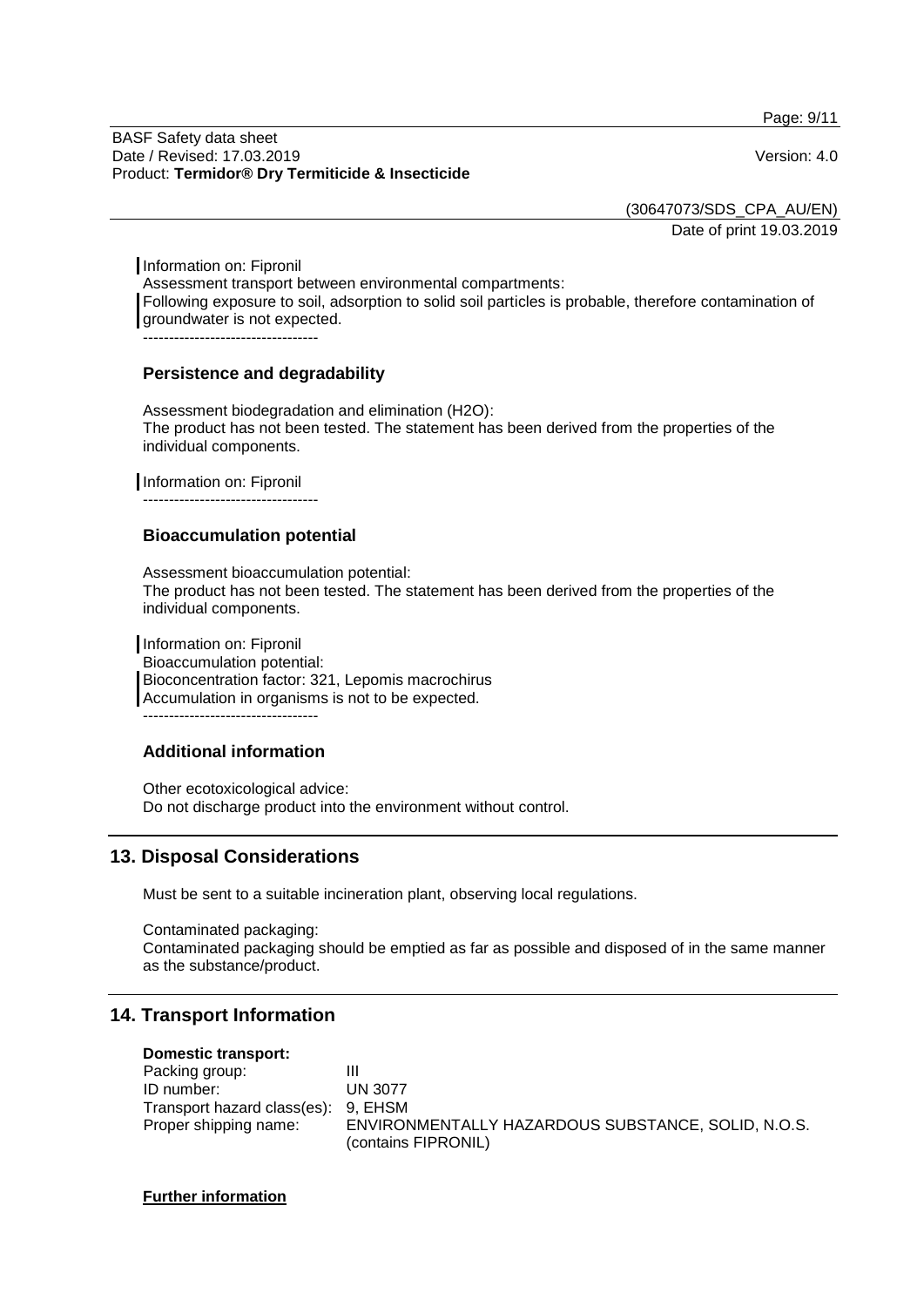Page: 10/11

BASF Safety data sheet Date / Revised: 17.03.2019 Version: 4.0 Product: **Termidor® Dry Termiticide & Insecticide**

(30647073/SDS\_CPA\_AU/EN) Date of print 19.03.2019

Hazchem Code:2Z IERG Number:47

#### **Sea transport** IMDG

| Packing group:                      |                                                                           |
|-------------------------------------|---------------------------------------------------------------------------|
| ID number:                          | <b>UN 3077</b>                                                            |
| Transport hazard class(es): 9, EHSM |                                                                           |
| Marine pollutant:                   | YES                                                                       |
| Proper shipping name:               | ENVIRONMENTALLY HAZARDOUS SUBSTANCE, SOLID, N.O.S.<br>(contains FIPRONIL) |

#### **Air transport** IATA/ICAO

| Packing group:                      | ш                                                  |
|-------------------------------------|----------------------------------------------------|
| ID number:                          | UN 3077                                            |
| Transport hazard class(es): 9, EHSM |                                                    |
| Proper shipping name:               | ENVIRONMENTALLY HAZARDOUS SUBSTANCE, SOLID, N.O.S. |
|                                     | (contains FIPRONIL)                                |

## **Further information**

Environmentally Hazardous Substances meeting the description of UN 3077 or UN 3082 are not subjected to the Australian Dangerous Goods Code when transported by road or rail in packagings not exceeding 500 kg(L) or IBCs.

# **15. Regulatory Information**

## **Other regulations**

If other regulatory information applies that is not already provided elsewhere in this safety data sheet, then it is described in this subsection.

Standard for the Uniform Scheduling of Medicines and Poisons (SUSMP): Schedule 5

APVMA Approval No. 60654

# **16. Other Information**

Vertical lines in the left hand margin indicate an amendment from the previous version.